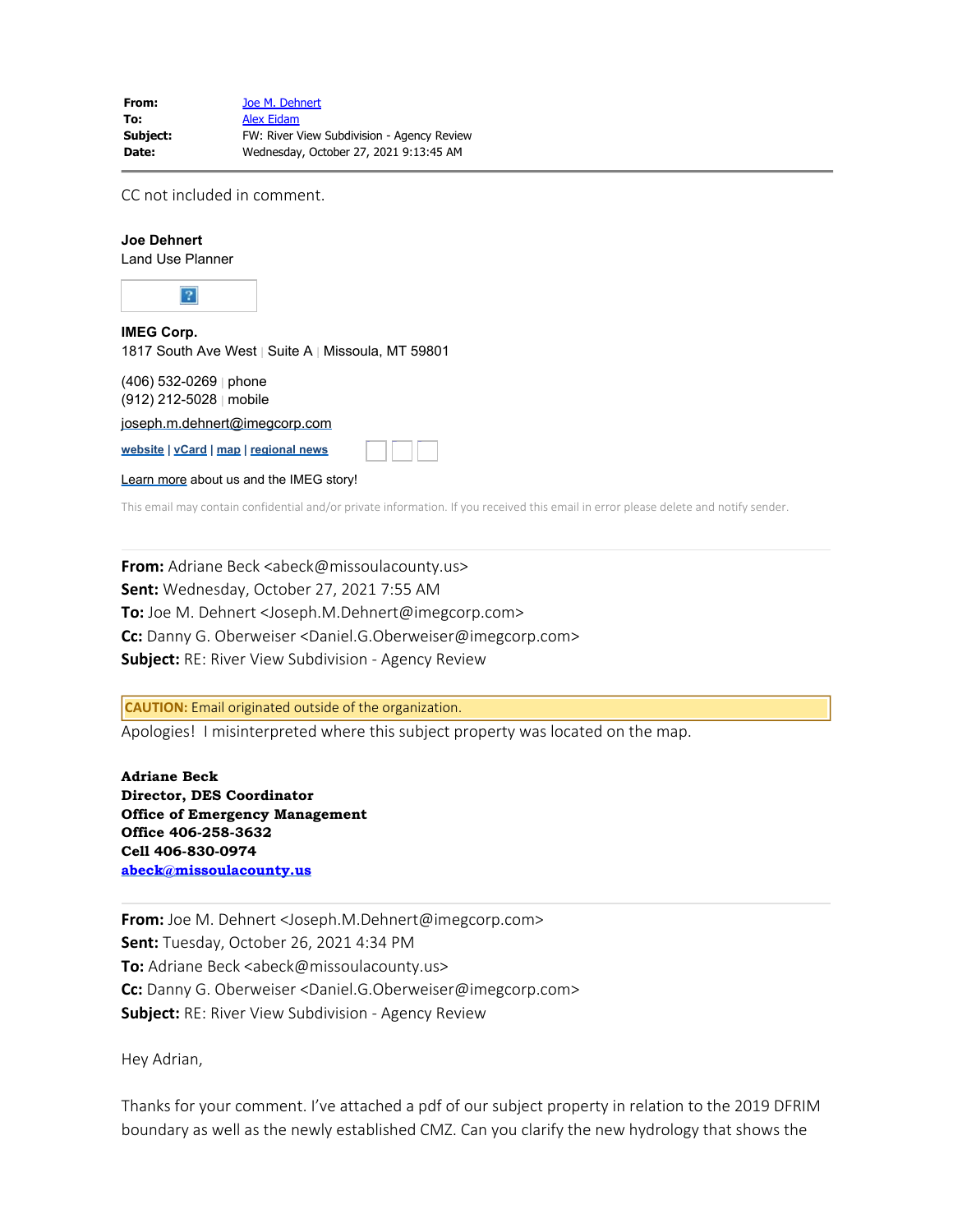property in the 100 or 500 year floodplain? This is definitely something we want to catch if we missed it during element review.

Hope to hear from you soon,

**Joe Dehnert**

Land Use Planner



1817 South Ave West | Suite A | Missoula, MT 59801

(406) 532-0269 | phone (912) 212-5028 | mobile

[joseph.m.dehnert@imegcorp.com](mailto:joseph.m.dehnert@imegcorp.com)

**[website](https://nam04.safelinks.protection.outlook.com/?url=https%3A%2F%2Fwww.imegcorp.com%2F&data=04%7C01%7CJoseph.M.Dehnert%40imegcorp.com%7C7349b52d7b904c6b503608d9995168ff%7C7b8f7acce1c0467a86e9678144da7881%7C1%7C0%7C637709397224872122%7CUnknown%7CTWFpbGZsb3d8eyJWIjoiMC4wLjAwMDAiLCJQIjoiV2luMzIiLCJBTiI6Ik1haWwiLCJXVCI6Mn0%3D%7C1000&sdata=mavOYs%2FBBnqH8abUuZqOI0ZVnW15ftNfYomUKj57yHw%3D&reserved=0) | [vCard](https://nam04.safelinks.protection.outlook.com/?url=https%3A%2F%2Fdynasend.com%2Fsignatures%2Fvcard%2Fjoseph.m.dehnert-at-imegcorp.com.vcf&data=04%7C01%7CJoseph.M.Dehnert%40imegcorp.com%7C7349b52d7b904c6b503608d9995168ff%7C7b8f7acce1c0467a86e9678144da7881%7C1%7C0%7C637709397224882077%7CUnknown%7CTWFpbGZsb3d8eyJWIjoiMC4wLjAwMDAiLCJQIjoiV2luMzIiLCJBTiI6Ik1haWwiLCJXVCI6Mn0%3D%7C1000&sdata=GwhB6LD%2F6WgLV7doGR8C5WE%2BKrEL0R7RMFmzO%2F6%2FgZQ%3D&reserved=0) | [map](https://nam04.safelinks.protection.outlook.com/?url=https%3A%2F%2Fwww.google.com%2Fmaps%2Fplace%2F1817%2BSouth%2BAve%2BW%2C%2BMissoula%2C%2BMT%2B59801%2F%4046.8480356%2C-114.0272793%2C17z%2Fdata%3D!3m1!4b1!4m5!3m4!1s0x535dcdf29ff2db53%3A0x9cb98fb330b7c9bf!8m2!3d46.8480356!4d-114.0250906%3Fhl%3Den&data=04%7C01%7CJoseph.M.Dehnert%40imegcorp.com%7C7349b52d7b904c6b503608d9995168ff%7C7b8f7acce1c0467a86e9678144da7881%7C1%7C0%7C637709397224882077%7CUnknown%7CTWFpbGZsb3d8eyJWIjoiMC4wLjAwMDAiLCJQIjoiV2luMzIiLCJBTiI6Ik1haWwiLCJXVCI6Mn0%3D%7C1000&sdata=vSHHYqF6PEoDP%2FmjvWx%2BZnzRqy49fn1E20J7alUvgeI%3D&reserved=0) | [regional news](https://nam04.safelinks.protection.outlook.com/?url=https%3A%2F%2Fwww.imegcorp.com%2Flocation%2Fupper-mountain-state-region%2F&data=04%7C01%7CJoseph.M.Dehnert%40imegcorp.com%7C7349b52d7b904c6b503608d9995168ff%7C7b8f7acce1c0467a86e9678144da7881%7C1%7C0%7C637709397224892027%7CUnknown%7CTWFpbGZsb3d8eyJWIjoiMC4wLjAwMDAiLCJQIjoiV2luMzIiLCJBTiI6Ik1haWwiLCJXVCI6Mn0%3D%7C1000&sdata=oVVS%2Bm90Xe1xKmhFkmHZ5t29u1DZeLqj5PGkk2Si4zg%3D&reserved=0)**

[Learn more](https://nam04.safelinks.protection.outlook.com/?url=https%3A%2F%2Fwww.imegcorp.com%2Fabout%2Four-story%2F&data=04%7C01%7CJoseph.M.Dehnert%40imegcorp.com%7C7349b52d7b904c6b503608d9995168ff%7C7b8f7acce1c0467a86e9678144da7881%7C1%7C0%7C637709397224911947%7CUnknown%7CTWFpbGZsb3d8eyJWIjoiMC4wLjAwMDAiLCJQIjoiV2luMzIiLCJBTiI6Ik1haWwiLCJXVCI6Mn0%3D%7C1000&sdata=PXcaJC4FLbL1yonDBgw%2FyNSb2ksMhXse0N1PZylTMu8%3D&reserved=0) about us and the IMEG story!

This email may contain confidential and/or private information. If you received this email in error please delete and notify sender.

**From:** Adriane Beck [<abeck@missoulacounty.us](mailto:abeck@missoulacounty.us)> **Sent:** Tuesday, October 26, 2021 4:24 PM **To:** Joe M. Dehnert <[Joseph.M.Dehnert@imegcorp.com](mailto:Joseph.M.Dehnert@imegcorp.com)> **Subject:** RE: River View Subdivision - Agency Review

## **CAUTION:** Email originated outside of the organization.

While our agency does not regulate the flood plain, the area appears to be in a the 100 and 500 year floodplain according to the new hydrology.

**Adriane Beck Director, DES Coordinator Office of Emergency Management Office 406-258-3632 Cell 406-830-0974 [abeck@missoulacounty.us](mailto:abeck@missoulacounty.us)**

**From:** Joe M. Dehnert [<Joseph.M.Dehnert@imegcorp.com](mailto:Joseph.M.Dehnert@imegcorp.com)> **Sent:** Monday, October 25, 2021 10:50 AM

**To:** [banzigerw@ci.missoula.mt.us](mailto:banzigerw@ci.missoula.mt.us); [mmccrea@ci.missoula.mt.us](mailto:mmccrea@ci.missoula.mt.us); [lmeans@ci.missoula.mt.us](mailto:lmeans@ci.missoula.mt.us); [fraserd@ci.missoula.mt.us](mailto:fraserd@ci.missoula.mt.us); [firebureau@ci.missoula.mt.us](mailto:firebureau@ci.missoula.mt.us); sebastiana [<sebastiana@ci.missoula.mt.us](mailto:sebastiana@ci.missoula.mt.us)>; Gordy Hughes [<ghughes@ci.missoula.mt.us](mailto:ghughes@ci.missoula.mt.us)>; whitej [<whitej@ci.missoula.mt.us](mailto:whitej@ci.missoula.mt.us)>; [pdadmin@ci.missoula.mt.us](mailto:pdadmin@ci.missoula.mt.us); [rstepper@ci.missoula.mt.us](mailto:rstepper@ci.missoula.mt.us); [kamurar@ci.missoula.mt.us](mailto:kamurar@ci.missoula.mt.us); envhealth <[envhealth@missoulacounty.us](mailto:envhealth@missoulacounty.us)>; Ben Schmidt [<bschmidt@missoulacounty.us](mailto:bschmidt@missoulacounty.us)>; Elena Evans [<eevans@missoulacounty.us](mailto:eevans@missoulacounty.us)>; waterquality [<waterquality@missoulacounty.us](mailto:waterquality@missoulacounty.us)>; Donna Gaukler [<gauklerd@ci.missoula.mt.us](mailto:gauklerd@ci.missoula.mt.us)>; [mcleodn@ci.missoula.mt.us](mailto:mcleodn@ci.missoula.mt.us); Neil Miner [<minern@ci.missoula.mt.us](mailto:minern@ci.missoula.mt.us)>; Grant Carlton [<CarltonG@ci.missoula.mt.us](mailto:CarltonG@ci.missoula.mt.us)>; [andersonm@ci.missoula.mt.us](mailto:andersonm@ci.missoula.mt.us); [selvaged@ci.missoula.mt.us;](mailto:selvaged@ci.missoula.mt.us)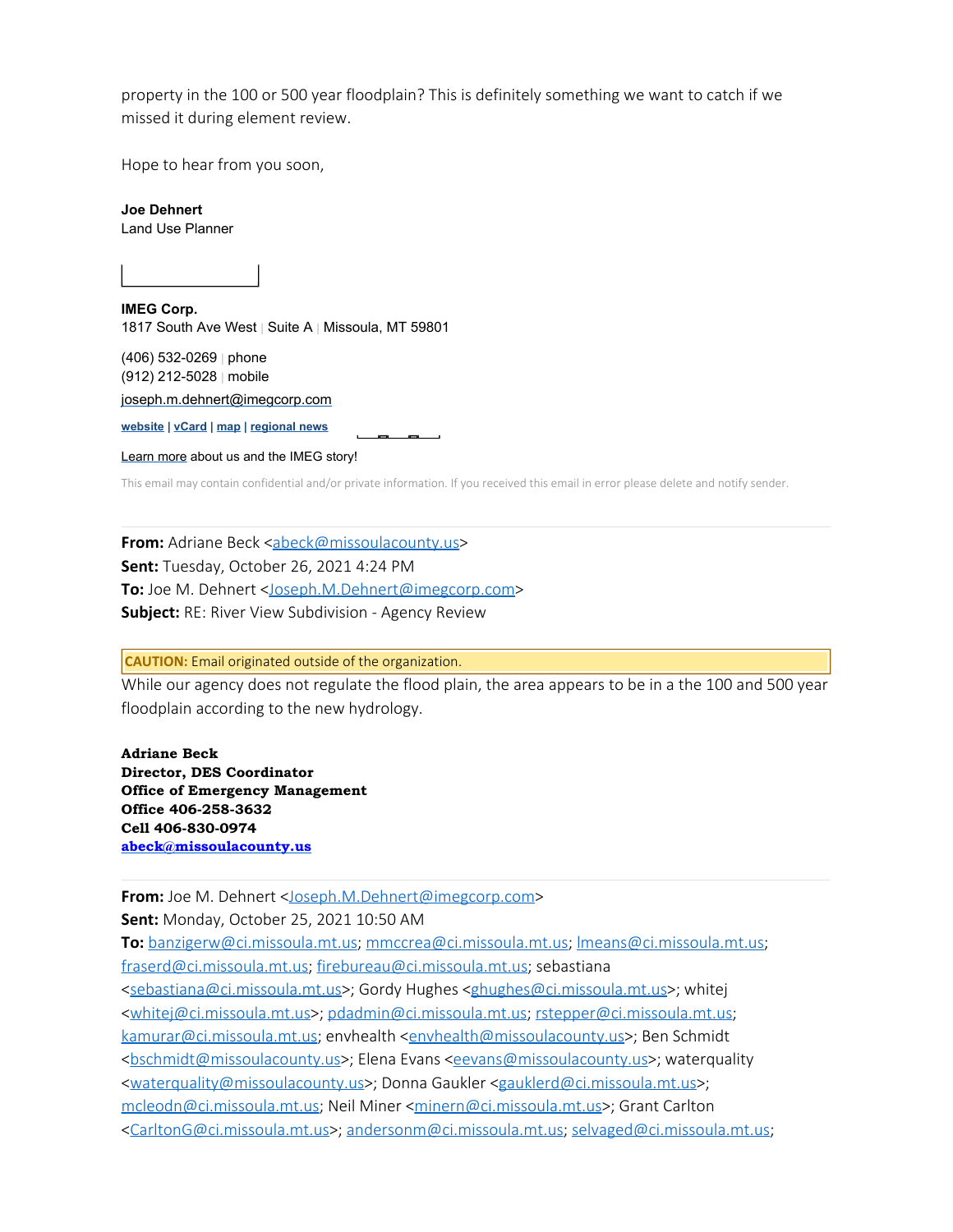[gordonn@ci.missoula.mt.us](mailto:gordonn@ci.missoula.mt.us); [keenej@ci.missoula.mt.us](mailto:keenej@ci.missoula.mt.us); Logan McInnis [<McInnisL@ci.missoula.mt.us](mailto:McInnisL@ci.missoula.mt.us)>; Ross Mollenhauer [<mollenhauerr@ci.missoula.mt.us](mailto:mollenhauerr@ci.missoula.mt.us)>; Troy Monroe [<tmonroe@ci.missoula.mt.us](mailto:tmonroe@ci.missoula.mt.us)>; wilsona [<wilsona@ci.missoula.mt.us](mailto:wilsona@ci.missoula.mt.us)>; [bweiss@ci.missoula.mt.us](mailto:bweiss@ci.missoula.mt.us); Tracy Campbell [<campbelltl@ci.missoula.mt.us](mailto:campbelltl@ci.missoula.mt.us)>; Andy Schultz <[SchultzA@ci.missoula.mt.us](mailto:SchultzA@ci.missoula.mt.us)>; Corey Aldridge <[caldridge@mountainline.com>](mailto:caldridge@mountainline.com); Jennifer Sweten [<jsweten@mountainline.com](mailto:jsweten@mountainline.com)>; [cwoodrow@mountainline.com](mailto:cwoodrow@mountainline.com); [dstone@mountainline.com](mailto:dstone@mountainline.com); Ellen Buchanan [<buchanane@ci.missoula.mt.us](mailto:buchanane@ci.missoula.mt.us)>; [gasst@ci.missoula.mt.us](mailto:gasst@ci.missoula.mt.us); Bryce Christiaens [<bchristiaens@missoulacounty.us](mailto:bchristiaens@missoulacounty.us)>; Adriane Beck <[abeck@missoulacounty.us](mailto:abeck@missoulacounty.us)>; Nick Holloway [<nholloway@missoulacounty.us](mailto:nholloway@missoulacounty.us)>; Cameron, Glen <[gcameron@mt.gov](mailto:gcameron@mt.gov)>; [cstover@mt.gov](mailto:cstover@mt.gov); [cjensen@flymissoula.com](mailto:cjensen@flymissoula.com); [jnave@mt.gov](mailto:jnave@mt.gov); Rose, Sharon [<shrose@mt.gov](mailto:shrose@mt.gov)>; [jodi\\_bush@fws.gov](mailto:jodi_bush@fws.gov); [epehan@ci.missoula.mt.us;](mailto:epehan@ci.missoula.mt.us) [ldavidson@missoulahousing.org](mailto:ldavidson@missoulahousing.org); [ray@tippandbuley.com](mailto:ray@tippandbuley.com); [vetbluemountain@gmail.com](mailto:vetbluemountain@gmail.com); Bauer, Chad [<cbauer2@republicservices.com>](mailto:cbauer2@republicservices.com); [paul.dallapiazza@northwestern.com](mailto:paul.dallapiazza@northwestern.com); [John.Olson@CenturyLink.com;](mailto:John.Olson@CenturyLink.com) [Larry.E.Ostwald@p66.com](mailto:Larry.E.Ostwald@p66.com); [erikl@meccoop.com](mailto:erikl@meccoop.com); [jjarrett@blackfoot.com](mailto:jjarrett@blackfoot.com); [Kathryn.mcdonald@cskt.org](mailto:Kathryn.mcdonald@cskt.org); [dreisig@hellgate.k12.mt.us](mailto:dreisig@hellgate.k12.mt.us); Robert Watson [<rwatson@mcps.k12.mt.us](mailto:rwatson@mcps.k12.mt.us)>; [bmcwilliams@mcps.k12.mt.us](mailto:bmcwilliams@mcps.k12.mt.us); [lfagan@flymissoula.com;](mailto:lfagan@flymissoula.com) [bellestad@flymissoula.com](mailto:bellestad@flymissoula.com); Saxton, Bonnie [<bsaxton@mt.gov](mailto:bsaxton@mt.gov)> **Cc:** Danny G. Oberweiser [<Daniel.G.Oberweiser@imegcorp.com](mailto:Daniel.G.Oberweiser@imegcorp.com)>; Alex Eidam [<eidama@ci.missoula.mt.us](mailto:eidama@ci.missoula.mt.us)>

**Subject:** River View Subdivision - Agency Review

Dear Agent:

Missoula's Development Services has identified you as being an agency that may have important comments to make about the proposed major subdivision, River View Subdivision. Your comments are important to us.

On October 22<sup>nd</sup>, 2021, Development Services posted the River View Subdivision link online for you review. The purpose of this agency review is twofold: 1) For agencies to determine if the subdivision submittal packet has enough information or is sufficient for review; 2) For agencies to provide comments regarding the proposal on anything that should be addressed before the project is submitted for governing body review. Thus, it is important that you send us your comments or let us know if you have no comments.

You will have 12 working days from today, October 25, 2021, to review. Please reply and send any comments directly to [joseph.m.dehnert@imegcorp.com](mailto:joseph.m.dehnert@imegcorp.com), [danny.g.oberweiser@imegcorp.com](mailto:danny.g.oberweiser@imegcorp.com) by end of the day, **November 10, 2021**, and copy [eidama@ci.missoula.mt.us](mailto:eidama@ci.missoula.mt.us) . Development Services will then have three days after the agency review deadline to complete their sufficiency review. Making the end of River View Subdivision sufficiency review November 16, 2021.

The link to the subdivision application for review is [https://www.ci.missoula.mt.us/2837/River-View-](https://nam04.safelinks.protection.outlook.com/?url=https%3A%2F%2Fwww.ci.missoula.mt.us%2F2837%2FRiver-View-Subdivision-and-Rezone&data=04%7C01%7CJoseph.M.Dehnert%40imegcorp.com%7C7349b52d7b904c6b503608d9995168ff%7C7b8f7acce1c0467a86e9678144da7881%7C1%7C0%7C637709397224911947%7CUnknown%7CTWFpbGZsb3d8eyJWIjoiMC4wLjAwMDAiLCJQIjoiV2luMzIiLCJBTiI6Ik1haWwiLCJXVCI6Mn0%3D%7C1000&sdata=YWMWN9yUej5JZ78aj9aDYTG8T4Axde%2Bde5lWGLqTGWE%3D&reserved=0)[Subdivision-and-Rezone](https://nam04.safelinks.protection.outlook.com/?url=https%3A%2F%2Fwww.ci.missoula.mt.us%2F2837%2FRiver-View-Subdivision-and-Rezone&data=04%7C01%7CJoseph.M.Dehnert%40imegcorp.com%7C7349b52d7b904c6b503608d9995168ff%7C7b8f7acce1c0467a86e9678144da7881%7C1%7C0%7C637709397224911947%7CUnknown%7CTWFpbGZsb3d8eyJWIjoiMC4wLjAwMDAiLCJQIjoiV2luMzIiLCJBTiI6Ik1haWwiLCJXVCI6Mn0%3D%7C1000&sdata=YWMWN9yUej5JZ78aj9aDYTG8T4Axde%2Bde5lWGLqTGWE%3D&reserved=0).

If there is anything we can do to facilitate your review, please reach out to us. Thank you in advance for your comments.